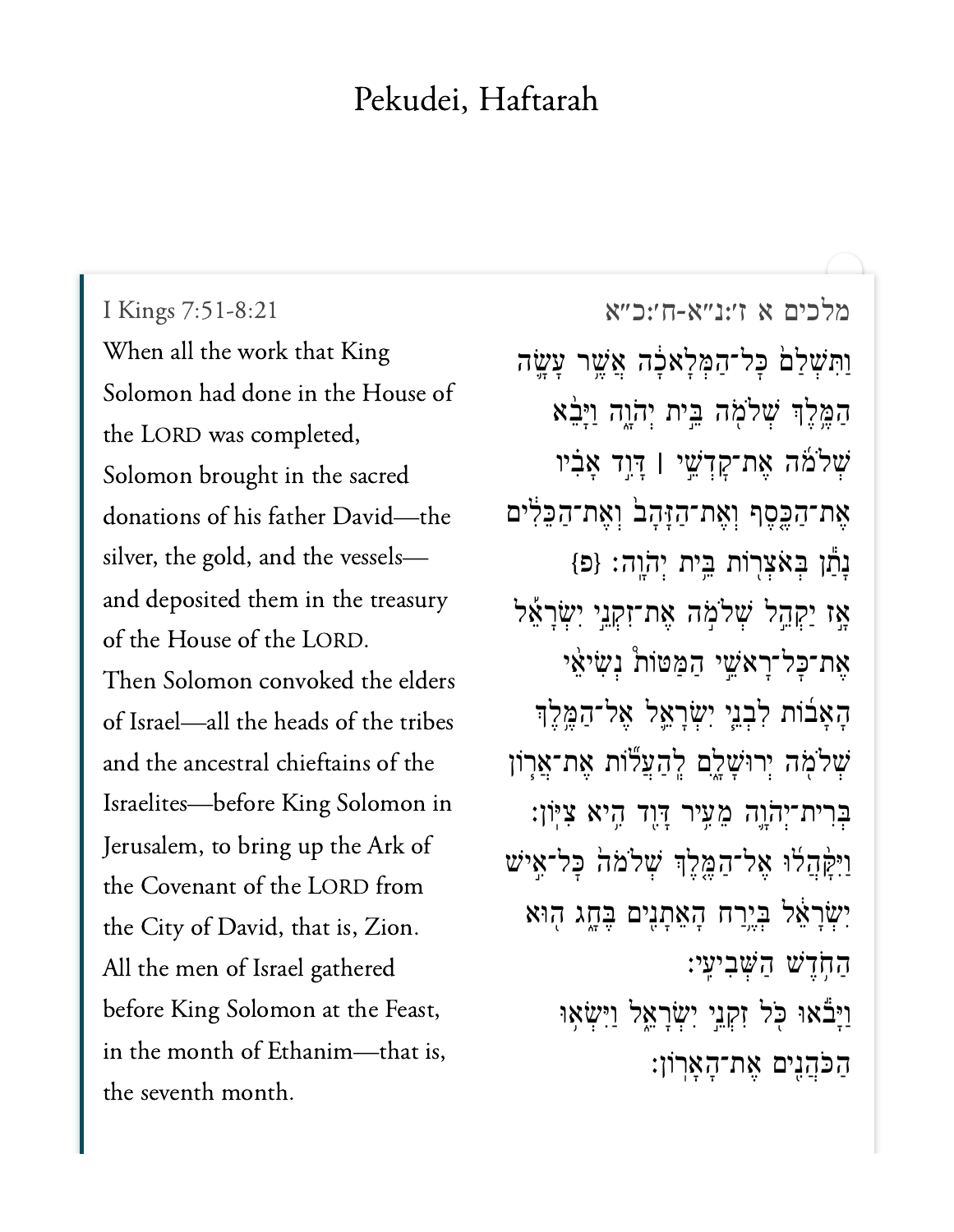When all the elders of Israel had come, the priests lifted the Ark and carried up the Ark of the LORD. Then the priests and the Meeting and all the holy vesselsMeeting and all the holy vessels that were in the Tent. Meanwhile, King Solomon and the whole community of Israel, who were assembled with him before the Ark, were sacrificing sheep and oxen in such abundance that they could not be numbered or  $T_{\text{total}}$ 

The priests brought the Ark of the LORD's Covenant to its place underneath the wings of the cherubim, in the Shrine of the House, in the Holy of Holies; for the cherubim had their wings spread out over the place of the Ark, so that the cherubim shielded the Ark and its poles from above. The poles projected so that the ends of the poles were visible in the sanctuary in front of the Shrine,

וַיַּעֲלֹוּ אֶת־אֲרָוֹן יִהֹוָה וְאֵת־אָהֶל מֹוֹעֵּ֫ד וְאֵת־כַּל־כְּלֵי הַקְּדֵֽשׁ אֲשֵׁר ַּבְאָהֶל וַיַּעֲלִוּ אֹתַם הַכֹּהֲנֵים ְוַהְלִוִּֽים׃ וְהַמֱלֶךְ שִׁלֹמֹּה וְכָל־עֲדָת יִשְׂרָאֵל<sup>י</sup> הַנּוֹעָדִים עָלָיו אִתְּוֹ לִפְנֵי הָאָרָוֹן ּמְזַבְחִים ׁ צִאן וּבָקָר אֱשֶׁר ֹֽלא־ִיָּסְפ֛רּו ְוֹ֥לא ִיָּמ֖נּו ֵמֹֽרב׃ ַוָּיִ֣באּו ַ֠הֹּכֲהִ֠נים ֶאת־ֲא֨רֹון ּבִּרִית־יְהֹוֶה אֱל־מִקוֹמֶוֹ אֱל־דָּבִיר ַהַבִּיִת אֲל־קָדֶשׁ הַקֲדָשִׁים אֱל־תַּחַת ַּכְנֵ֥פי ַהְּכרּוִֽבים׃ ַּכֵּי הַכְּרוּבִיםׂ פִּרְשֵׂים כְּנָפַוִּם ְאֶל־מְקִוֹם הָאָרְוֹן וַיָּסְכּוּ הַכְּרָבֵים ַעֲל־הָאֲרִוֹן וְעֲל־בַּדֵּיו מְלְמֵעְלַה: וַיִּאֲרְלכוּ הַבַּדִּים <u>וַיִּ</u>רְאוּ רָאֹשֵׁי הַבִּדִּים מִן־הַקְּדֵשׁ עַל־פְּנֵי הַדְּבִיר וִלְאׁ יֵרַאוּ הַחָוּצָה וַיֵּהִיוּ שָׁם עַד היּוֹם הזה: אֵין בְּאָרֹוֹן רַׂק שְׁנֵי לֻחְוֹת הָאֲבָנִים אֲשֶׁר הִנֵּחַ שָׁם מֹּשֶׁה בְּחֹרֶב אֲשֶׁר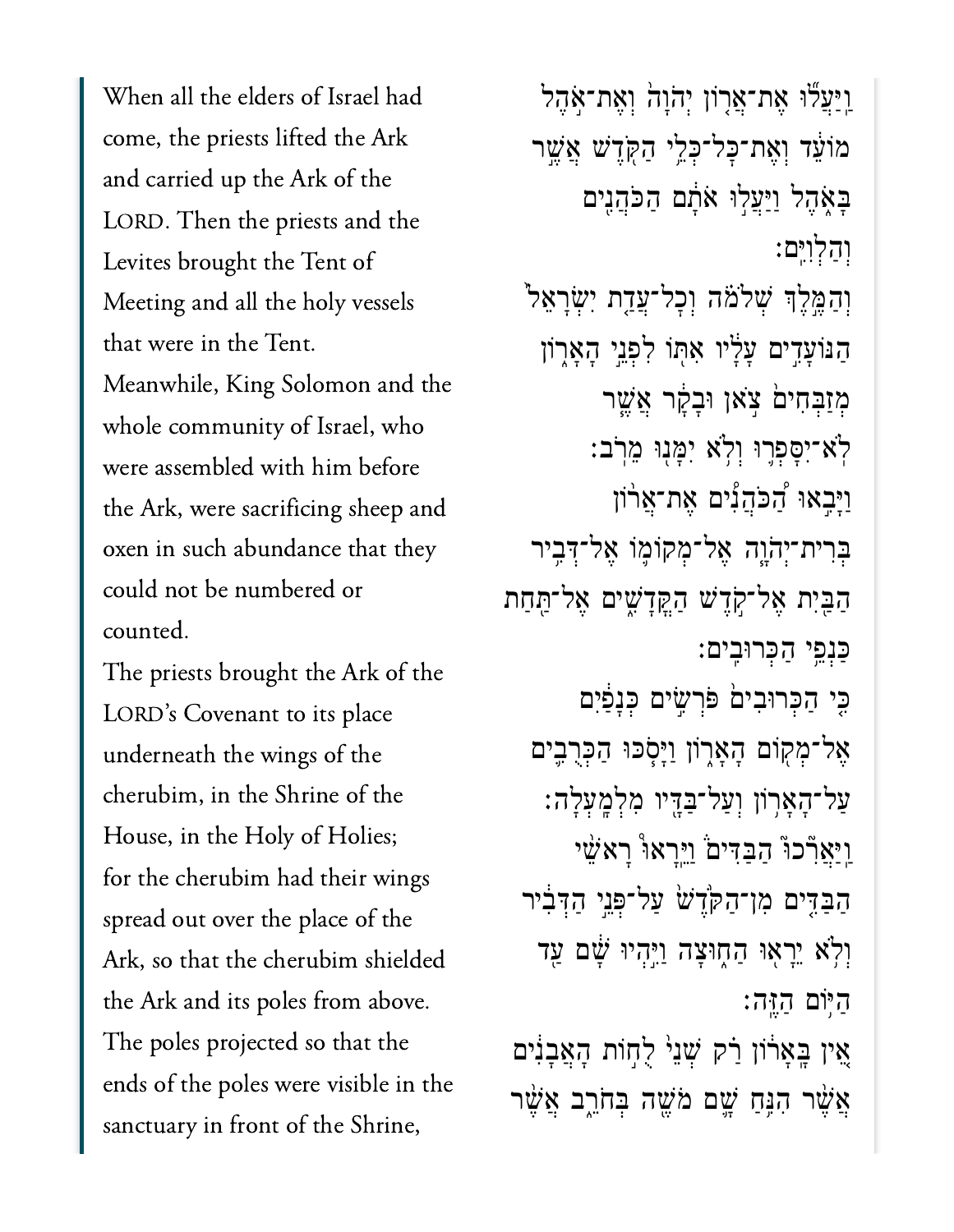but they could not be seen outside; and there they remain to this day. There was nothing inside the Ark but the two tablets of stone which Moses placed there at Horeb, when the LORD made [a covenant] with the Israelites after their departure from the land of Egypt. When the priests came out of the sanctuary-for the cloud had filled the House of the LORD and the priests were not able to remain and perform the service because of the cloud, for the Presence of the LORD filled the House of the LORDthen Solomon declared: "The LORD has chosenTo abide in a thick cloud: I have now built for YouA stately House, A place where YouMay dwell forever." Then, with the whole congregation of Israel standing, the king faced about and blessed the whole congregation of Israel.

ָּכַרֶת יְהֹוָה עִם־בְּנֵי יִשְׂרָאֵל ְּבֵצאָ֖תם ֵמֶ֥אֶרץ ִמְצָֽרִים׃ ַוְיִ֕הי ְּבֵ֥צאת ַהֹּכֲהִ֖נים ִמן־ַהֹּ֑קֶדׁש ְוֶהָעָ֥נן ָמֵ֖לא ֶאת־ֵּ֥בית ְי ֹה ָֽוֹהָֽוה׃ וִלֹא־יָכְלְוּ הַכֹּהֲנֵים לַעֲמָד לְשָׁרֵת ְמִפְּנֵי הֵעֲנֵֽן כֵּי־מָלֵא כִבוֹד־יִהֹוֶה  ${p}$  :אֶת־בֵּית יְהֹוֶה; אַז אַמַר שִׁלֹמָה יְהֹוֵה אַמַ*֫ר לְ*שִׁכְּן ָּבֲעָרֶֽפל׃ ַּבְּנָה בָנֵיתִי בֵּית זְבָל לֶךְ מָכְוֹן ְלִׁשְבְּתָ֖ך עֹוָלִֽמים׃ ַוַּיַּסֵָּב הַמֶּ֫לֵךְׂ אֶת־פָּנָיו וַיִּבָרֵךְ אֶת ּכָּל־קְהָל יִשְׂרָאֱל וְכָל־קְהָל יִשְׂרָאֱל ֹעֵֽמד׃ וַיֹּאמֶר בַּרִוּךְ יִהֹוָה אֱלֹהֵי יְשָׂרָאֵל אֲשֶׁר יִּבֵּר בִּפִּ֫יוּ אֵת דָּוֶד אָבִי ּוְבָי֥דֹו ִמֵּ֖לא ֵלאֹֽמר׃ ַמְן־הַיּׂוֹם אֲשֶׁר הוֹצֵאתִי אֵת־עַמֶּי ּאֶת־יִשְׂרַאֵל" מִמְּצְרַיִם ֹּ לְא־בַחֲרְתֵּי ּבְעִיר מִכֹּל ֹשָׁבְטֵי יְשְׂרַאֵּל לְבְנִוּת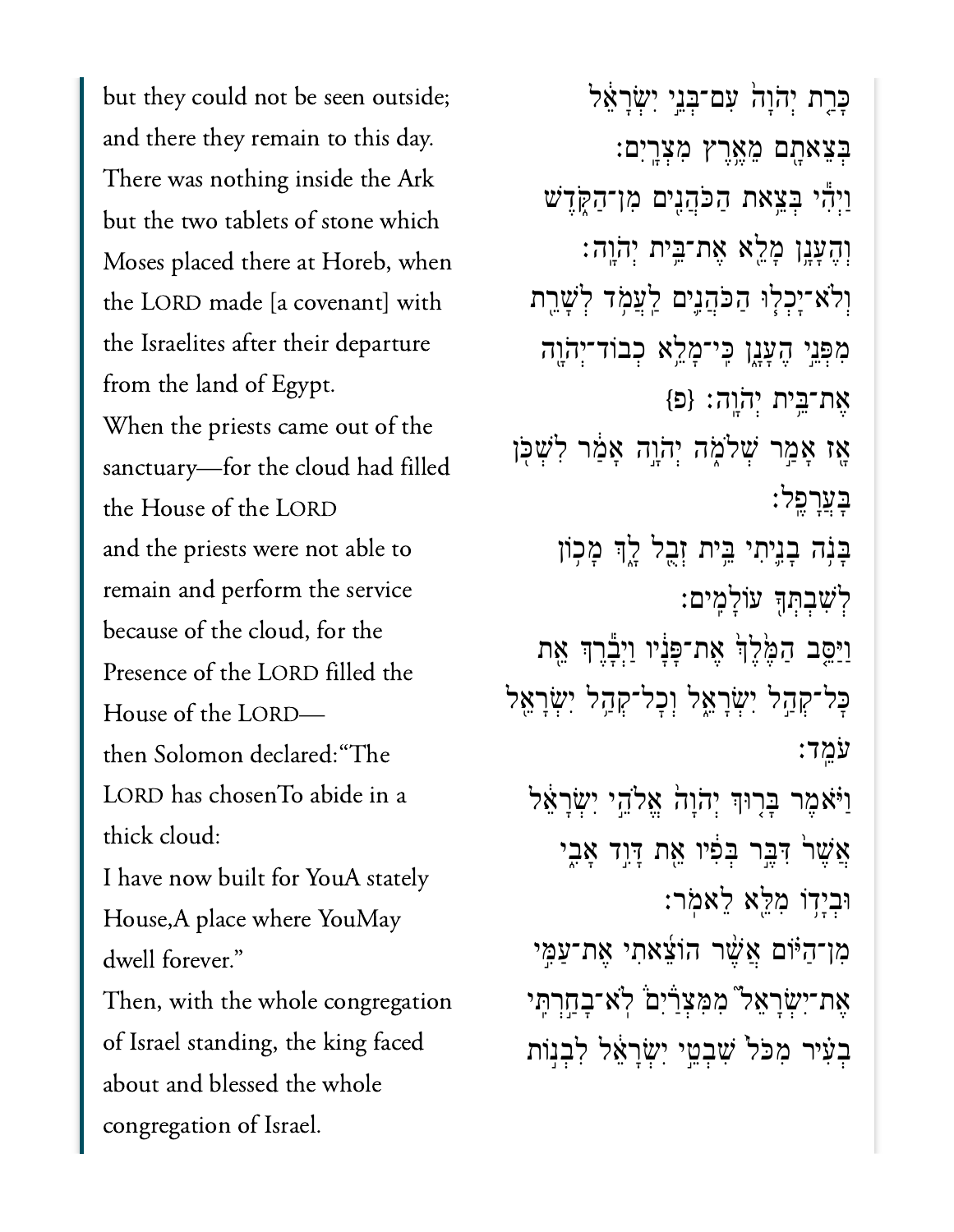He said: "Praised be the LORD, the God of Israel, who has fulfilled with deeds the promise He made to my father David. For He said, 'Ever since I brought My people Israel out of Egypt, I have not  $\overline{a}$  Israel for building a House House House House House House House House House House House House House House House House House House House House House House House House House House House House House House House Hous of Israel for building a House where My name might abide; but I have chosen David to rule My people Israel.'

"Now my father David had .<br>"Now my father David had<br>intended to build a House for the name of the LORD, the God of But the Lord said to my father the Lord said to my father than  $\mathcal{L}$ 

But the LORD said to my father David, 'As regards your intention to build a House for My name, you did right to have that intention. However, you shall not build the the issue of  $\frac{1}{2}$  is the issue of  $\frac{1}{2}$  is the isocial building  $\frac{1}{2}$  is the isocial building  $\frac{1}{2}$  is the isocial building  $\frac{1}{2}$  is the isocial building  $\frac{1}{2}$  is the isocial building  $\frac{1}{2}$  is the issue of your loins, shall build the House for My name.' "And the LORD has fulfilled the promise that He made: I have succeeded my father David and

ַּבִּיִת לְהִיִּוֹת שִׁמֵי שָׁם וָאֵבְחַר בְּדָוִד ִלְה֖יֹות ַעל־ַעִּ֥מי ִיְׂשָרֵֽאל׃ וַיְהִי עִם־לְבָב דָּוֶד אָבִי לְבִנְוֹת בַּיִת ְלְשֵׁם יְהֹוֵה אֱלֹהֵי יְשָׂרָאֱלֹ׃ וַיָּאמֶר יְהֹוַה אֱל־דָּוֶד אֲבִ֫י יַּעַן  $\gamma$ אֱשר הָיֲה עִם־לְבָבְךָ לְבְנִוֹת בֵּיִת ַלְּשָׁמִי הֵטִיּבֹּת כֵּי הָיֶה עִם־לְבָבֵךּ׃ ַרַק אַתָּה לְא תִבְנֵה הַבֲיִת כִּי ִאם־ִּבְנָ֙ך ַהֹּיֵ֣צא ֵמֲחָלֶ֔ציָך ֽהּוא־ִיְבֶ֥נה ַהַּ֖בִית ִלְׁשִֽמי׃ וַיֵּקֵם יְהֹוָה אֶת־דְּבְרִוֹ אֲשֶׁר דִּבְֶּר ָוָאֻ֡קם ַּ֩תַח֩ת ָּדִ֨וד ָאִ֜בי ָוֵאֵׁ֣שב **׀** ַעֲל־כִּסֱא יְשָׂרַאֵ֫ל כַּאֲשֶׁר דִּבֵּר יִהְוָּה וָאֵבְנֵה הַבַּ<sup>ׂיָ</sup>ת לְשֵׁם יְהָוֶה ֱאֹלֵ֥הי ִיְׂשָרֵֽאל׃ וַאֲשָׂר־שֳׁם מַקוֹם לַאַרוֹן אֲשֶׁר־שַׁם ּבְּרִית יְהֹוֶה אֲשֱר כְּרַת ׁעִם־אֲבֹתֵ֫ינוּ

ְּבהֹוִצי֥אֹו ֹאָ֖תם ֵמֶ֥אֶרץ ִמְצָֽרִים׃ }ס{